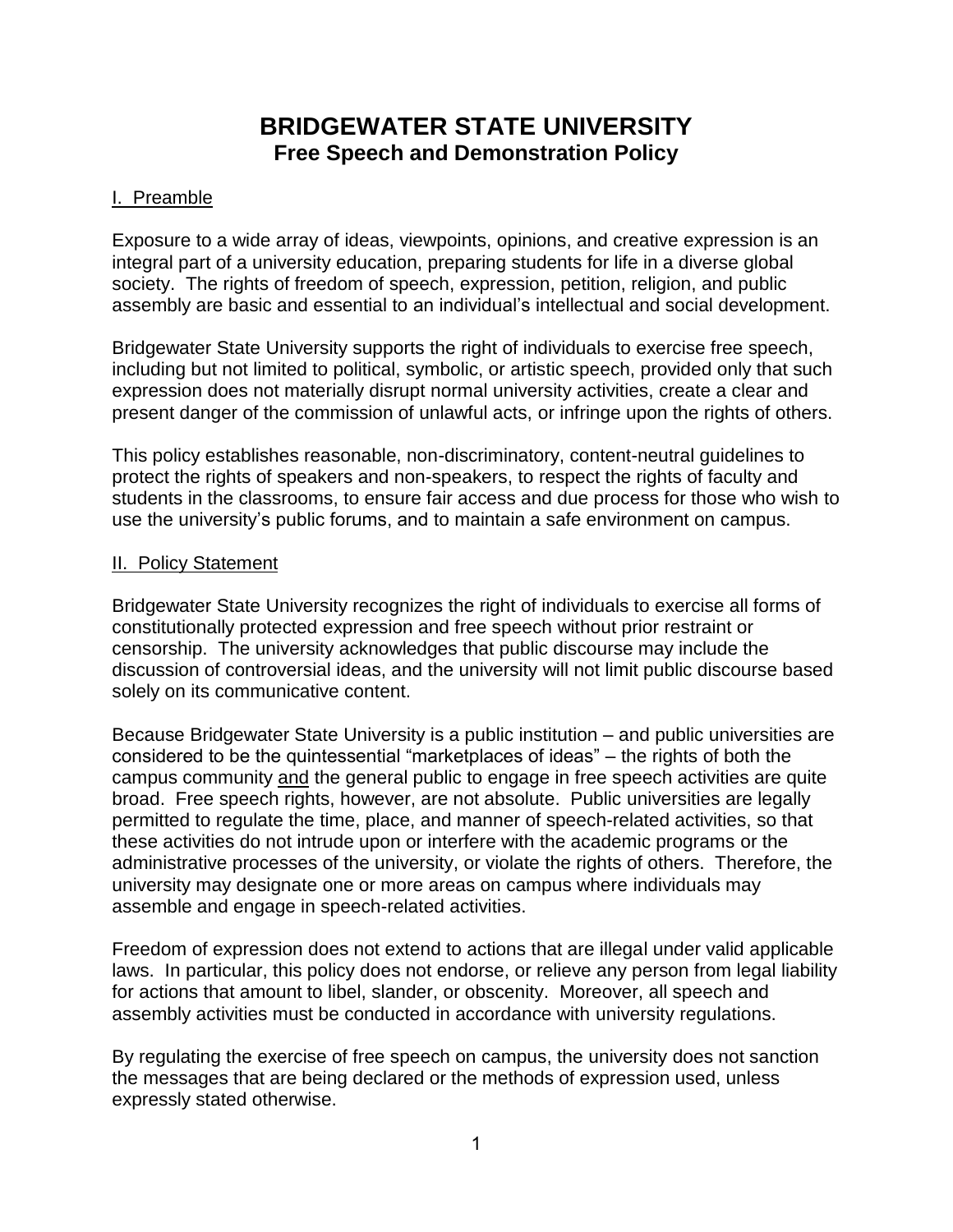#### III. General Provisions

The following provisions shall apply to all campus community members and visitors:

#### A. Speeches and Demonstrations

The right to use particular locations on the Bridgewater State University campus is largely a function of the character and location of the property where the speech occurs. There are three kinds of "forums" on campus: the public or "traditional" forum, the "limited forum," and the "non-public forum."

As defined below, public forum areas are generally available for speeches and demonstrations between 9:00 a.m. and 5:00 p.m. Monday through Friday. Except as further provided below, the use of these areas for speaking, demonstrating, and other forms of expression must be approved at least 24 hours in advance by the university's chief of police or his or her designee.

Other areas of the campus and other times are occasionally used for speeches and demonstrations. Such activities in these limited forum areas must be approved by the chief of police or designee at least 48 hours in advance.

- 1. Definitions and Locations of Public, Limited Public, and Non-Public Forums
	- a. Public Forums

Traditional public forums include the university's lawns, sidewalks, malls, and similar common areas such as the Boyden Quadrangle and the Maxwell Library Mall.

These facilities shall be available to any person, but members of the university community and their organizations shall have preference in the use of the facilities. Prior restraint and most content-based restrictions are prohibited, but reasonable time, place, and manner regulations may be applied.

Courts have determined that the establishment of exclusive "free speech zones" – where all free speech activity must occur – is usually insufficient to protect expressional rights, especially where a different location may be symbolic to the protest, or is a place where people habitually gather, or which is significant in some other way. Therefore, the university will refrain from establishing exclusive free speech zones, and it will define public forum areas as broadly as possible.

b. Limited Public Forums

Limited, or designated public forums include parts of the campus that do not fall within the definition of traditional public forums, but which may become temporarily available for expressive activity as designated by the university. Unlike traditional public forums, a designated forum results from a purposeful action on the part of the university to open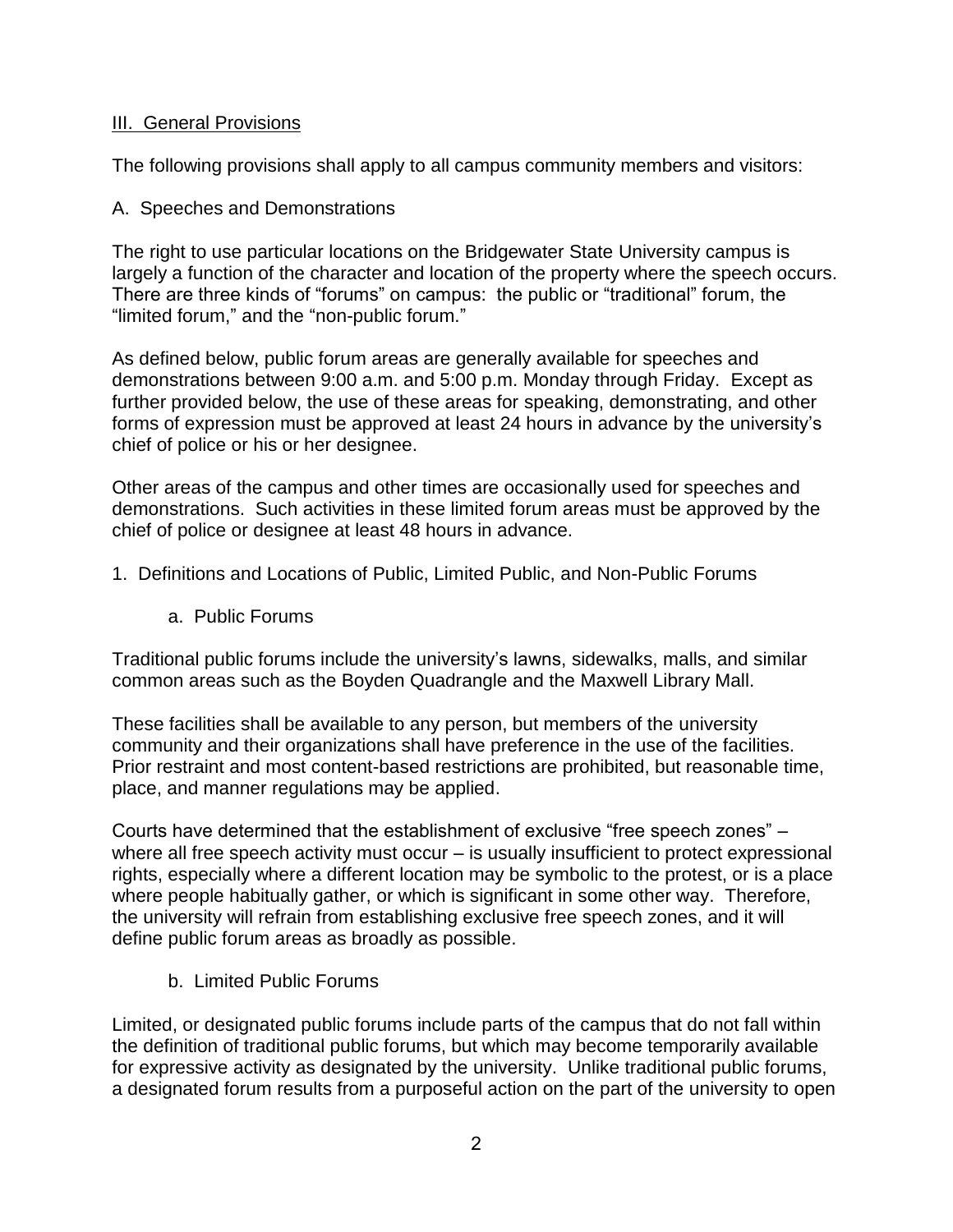an area to public discourse. Examples of designated forums include auditoriums, lobbies, parking lots, and athletic fields.

The university is not required to indefinitely designate a forum as open, but as long as it does, it is bound by the same standards that apply in a traditional public forum. Therefore, reasonable time, place, and manner restrictions are permissible, but contentbased restrictions are generally proscribed.

c. Non-Public Forums

Non-public forums are areas that are not traditional public forums or designated public forums. These locations will be restricted to use for their intended purposes and are not available for public expressive activity. Examples include, but are not limited to, interior spaces within academic buildings, administration buildings, libraries, computer labs, and residence halls (for privacy reasons and to avoid the creation of a captive audience). Additionally, public safety considerations may affect the availability of spaces that would otherwise be available.

2. Guidelines for Speeches and Demonstrations

The overriding consideration in deciding whether to allow the use of a particular place or facility for speech activity is whether that speech would interfere with the central educational mission of the university or the primary uses of its premises.

Therefore, classes or other scheduled activities shall not be materially disrupted. Public assembly, discussion or demonstration shall not disturb or interfere with any program, event, or activity approved prior to the public assembly, discussion or demonstration; shall not disturb or interfere with normal operations and activities of the university; and will not be scheduled during other major events already scheduled on campus.

Mere annoyance or inconvenience are not enough to constitute interference under these guidelines. The speech activity involved must be fundamentally incompatible with normal activity in order to be disallowed.

Certain other regulations are in effect, as follows:

- Speeches and demonstrations may not be held in non-public forum areas.
- No speech or demonstration may create a clear and present danger of the commission of unlawful acts, or include "fighting words," which are those words that by their very utterance tend to incite an immediate breach of the peace.
- No person may block or otherwise interfere with the free flow of pedestrian, vehicular, or bicycle traffic. The right of way on streets and sidewalks must be maintained.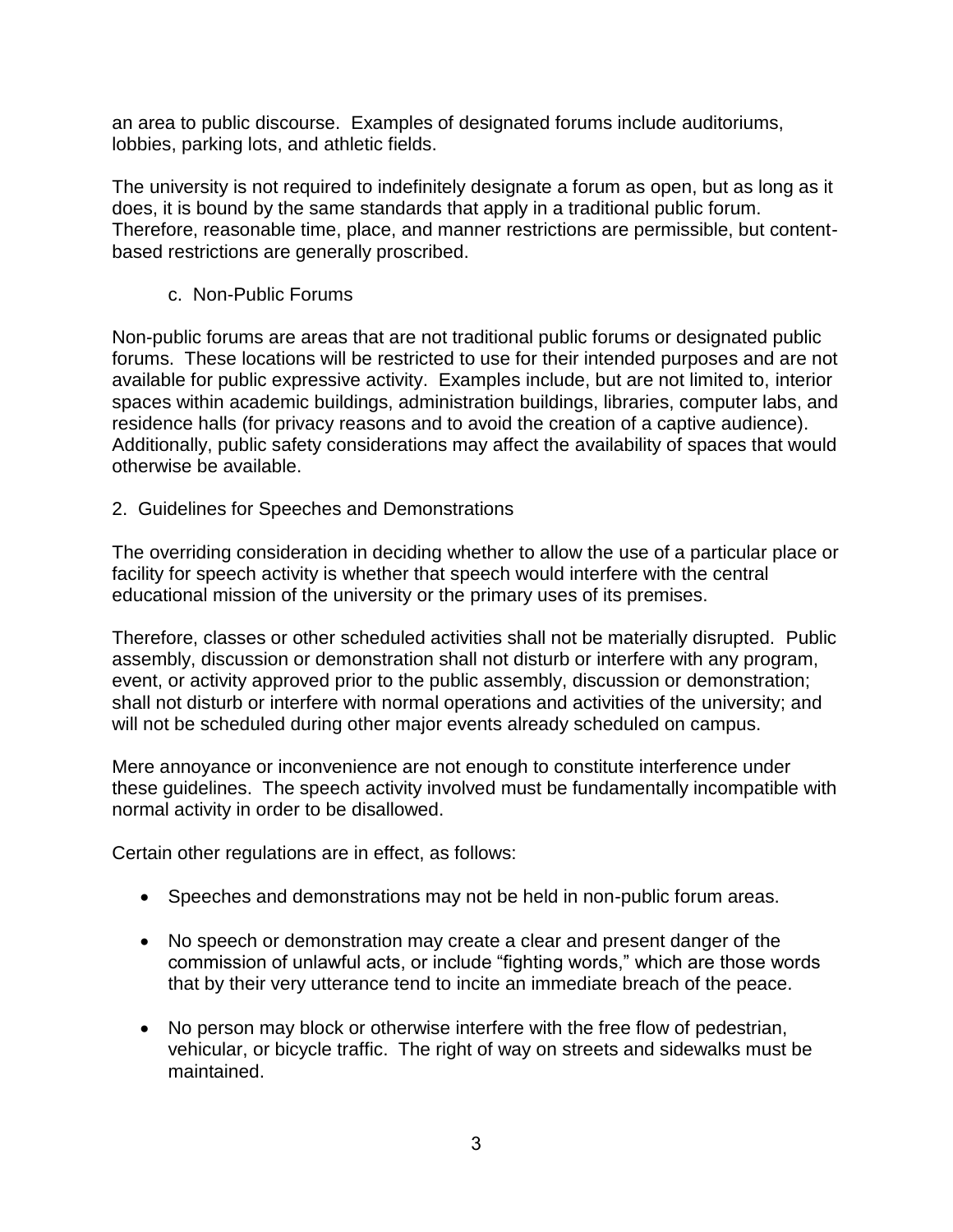- No person may block or otherwise interfere with reasonable ingress or egress into and out of campus buildings, or interfere with any use of property belonging to the university or to other persons.
- The safety and well-being of the campus must be protected at all times. No person shall engage in physically assaultive conduct towards any other person or damage or destroy any article of personal property belonging to another person.
- All persons shall comply with the directions of university officials lawfully acting in the performance of their duties. University officials shall not invoke this provision to stifle expression because of its content.
- Amplified sound equipment is prohibited unless approved in advance by university officials. Under no circumstances will noise be allowed to exceed 55 decibels at a distance of 50 feet from the source of the amplification.
- University organizations may sponsor a speaker or event, at the expense of the organization, under the university's usual event registration procedures. Such sponsorship does not necessarily imply approval of the views presented.
- B. Distribution of Written Material

With the approval of the chief of police or designee at least 24 hours in advance, noncommercial pamphlets, handbills, circulars, newspapers, magazines, and other written materials may be distributed on a person-to-person basis in open areas on campus that are at least 10 feet from the entrances or exits of university buildings. Outdoor recreation areas, such as playing fields, courts, and grounds adjacent to private residences, such as residence halls and staff housing, are not included in the definition of "open areas."

Certain other regulations are in effect, as follows:

- Distributed materials must clearly identify the author or sponsor of the materials.
- No stand, table, or booth shall be used in distribution except in traditional public forum areas. Such use shall require the prior permission of the chief of police or designee.
- No written material may be attached or affixed to private property without the owner's permission.
- The university maintains a position of neutrality as to the content of any written material distributed on campus under this policy.
- The distribution of commercial materials and publications is covered by the Commercial Solicitation Policy.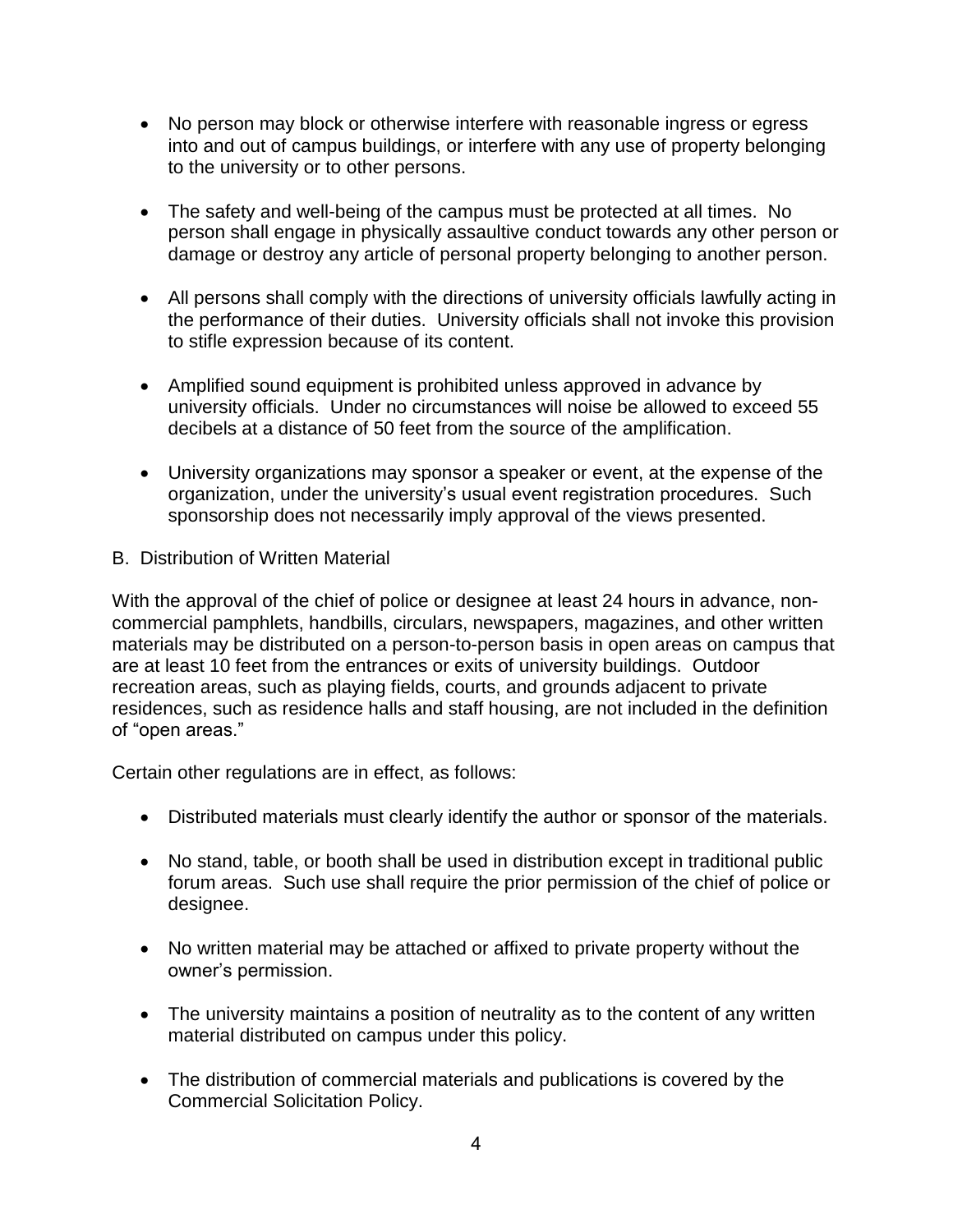C. Marches, Parades, and Processions

Marches, parades, and processions may take place on streets and sidewalks and other public areas of the campus. This does not apply to sidewalks or other areas within the jurisdiction of the town of Bridgewater. Public safety and traffic control considerations dictate that plans for an event of this nature must be approved by the chief of police or designee at least 48 hours in advance.

- D. Miscellaneous Provisions Applicable to All Modes of Expression
	- Persons seeking to obtain the approval to use campus areas for expressional activities must submit a request in writing to the chief of police or designee. They must identify themselves and provide contact information, and state the proposed date, time, and duration of the proposed event and an estimate of the number of people expected to attend, as well as a list of planned activities (e.g., speech or rally, march, signs, picketing, distribution of literature). A liability waiver form must be executed. The chief of police or designee will respond to the request in writing as soon as practicable. This approval procedure is not intended as a prior restraint; rather, it allows for the safe and equitable use of university facilities, as well as the ability of the university to notify the appropriate members of its staff whose services might be needed or impacted by the use of the designated areas.

Exceptions to the advance approval requirement may be made in the case of spontaneous speech-related events which are occasioned by news or affairs coming into public knowledge less than 24 hours prior to such event. In such a case, responsive expressional activities in the public forum areas of the campus require no advance notice.

- Failure to identify oneself to, or comply with the directions of, a university official or other public official acting in the performance of his or her duties while on university property, is prohibited.
- All persons at a talk or demonstration must respect the right to dissent. Any person who interferes with acceptable forms of dissent is considered in violation of this policy in the same way as is a dissenter who violates the rights of the speaker or the audience. Preventing speech from occurring by disruptive protest itself constitutes an attack on freedom of speech.
- There must be no obstruction of entrances or exits, corridors or thoroughfares of buildings.
- There must be no interference with educational or administrative activities inside or outside of buildings.
- There must be no interference with scheduled university ceremonies, events, or activities.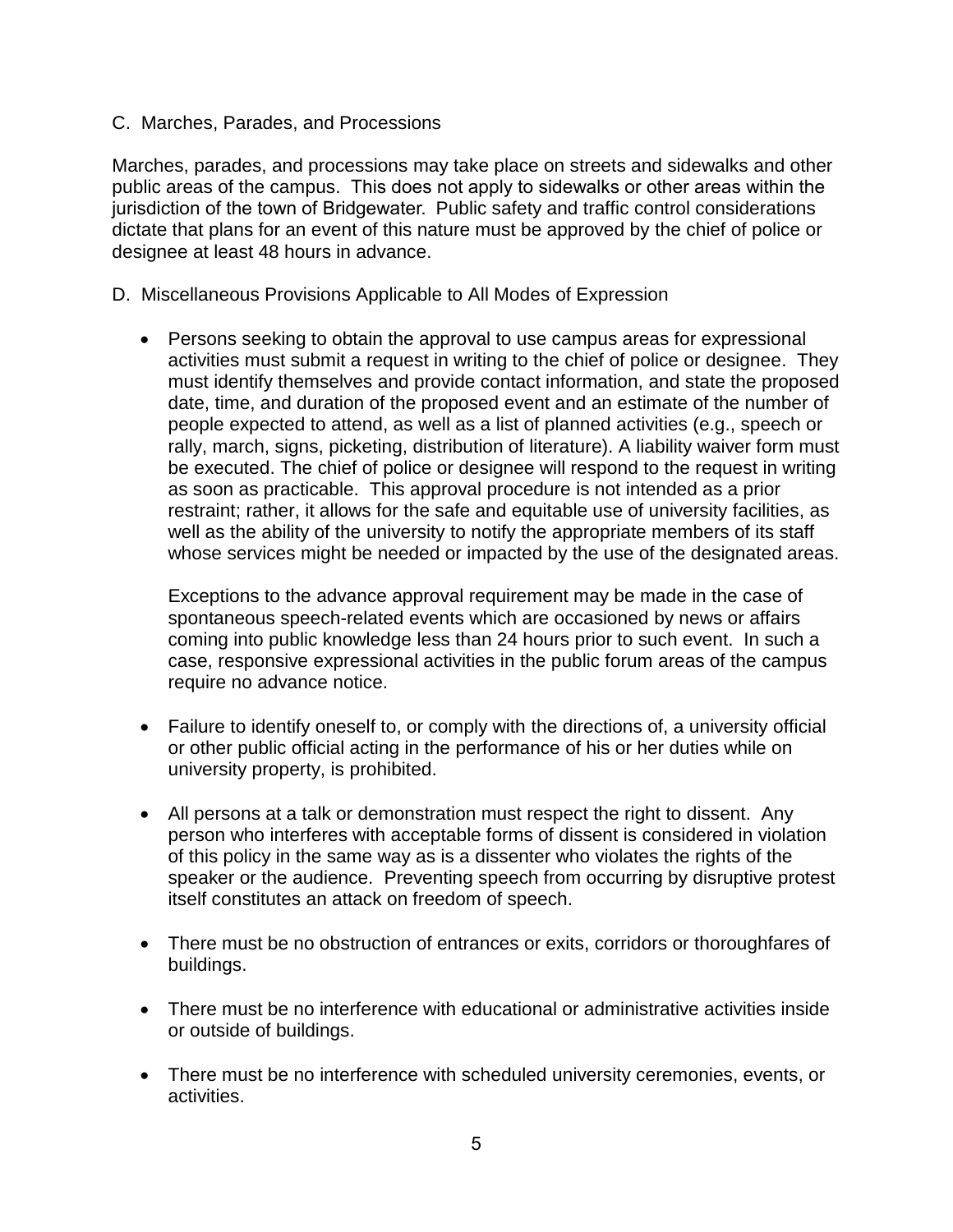- Persons engaged in speech activities or distributing literature shall not impede the progress of passersby, nor shall they force passersby to take material.
- Persons engaged in expressional activities shall not threaten, touch, or strike attendees or passersby.
- Lewd or obscene conduct is prohibited.
- No alcoholic beverages of any kind shall be in the possession of or consumed by individuals at any event held under the provisions of this policy.
- No hand-held signs or pickets are permitted in any building.
- Malicious or unwarranted damage or destruction of property owned or operated by the university, or property belonging to students, faculty, staff, or guests of the university, is prohibited. Persons or organizations causing such damage will be held legally and financially responsible.
- Persons or organizations responsible for a demonstration or other expressive event must remove all resulting structures, signs, and litter from the area at the end of the event. If this is not done, the persons or organizations responsible for the event will be held legally and financially responsible.
- The need for university staff support, including police support, in conjunction with any use of facilities or areas, shall be determined by the chief of police or designee, in coordination with the chief of police. Users may be required to sign an agreement to reimburse the university for any out-of-pocket costs arising from staff support. In the event of unforeseen or extraordinary staff support needs arising from the particular nature of the event, the university reserves the right to bill users of campus facilities whether or not such staffing support has been agreed to in advance.
- No camping is allowed without permission and temporary structures are prohibited without permission.
- This policy does not apply to academic instruction.
- There must be compliance with all applicable state and federal laws and university policies, rules and regulations.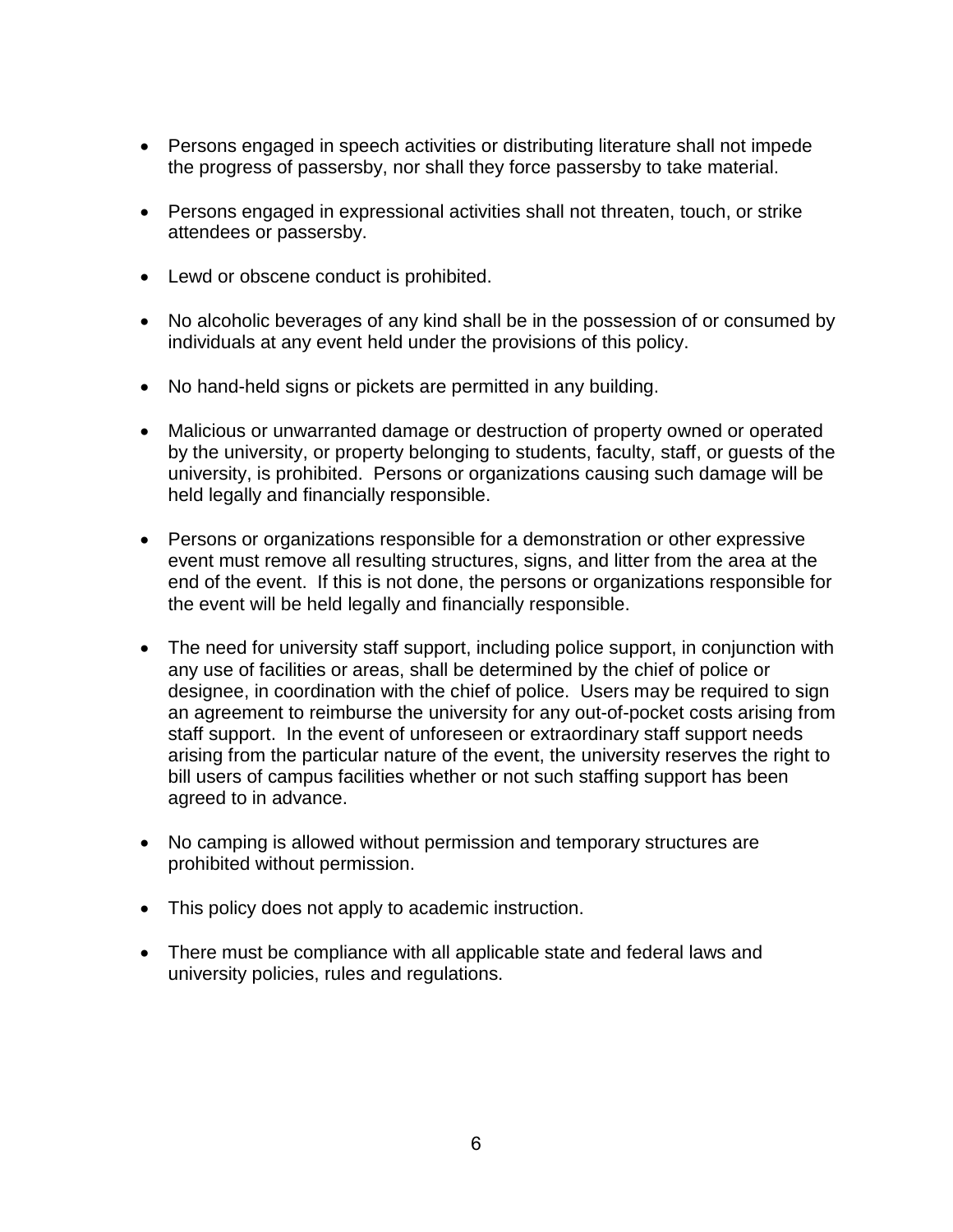#### E. Campus Posting Guidelines

The posting of signs, flyers, and posters by students or others is permitted at designated locations throughout the campus, subject to the following guidelines:

- Individual building or area managers may set reasonable posting policies governing the use of any bulletin boards, outdoor kiosks, or other posting areas within their areas of responsibility.
- In any area that is not under the jurisdiction of a particular university department, including outdoor areas, the chief of police or designee will make a determination regarding the posting request in accordance with these guidelines.
- Academic department bulletin boards are for the department's exclusive use in connection with its academic and related programs. Bulletin boards in classrooms fall under the jurisdiction of academic departments and are also for the department's exclusive use in connection with their academic and related programs.
- Signs, flyers, and posters should be posted for a period not exceeding three weeks. The sponsoring individual or organization of an event has the primary responsibility for removing promotional information within 48 hours after an event.
- All signs, flyers, and posters to be posted on campus must not contain any obscene sexual content. Postings may not be misleading; promote the excessive use of alcohol or the illegal use of alcohol by underage persons; promote the use of illegal drugs; or promote engagement in other illegal activities.
- All postings must clearly indicate the full name of the sponsoring individual or organization.
- The posting of paper with tape on sidewalks or using any kind of paint or other permanent marking on sidewalks is not permitted.
- No posting is allowed on windows, doors, walls, floors, trees, trash cans, lamp posts, building markers, bus shelters, or other surfaces that are not designated for such purposes.
- Unless otherwise specified by the responsible department or area head, posters are not to exceed 11" by 17" in size.
- Posting is limited to one poster per bulletin board.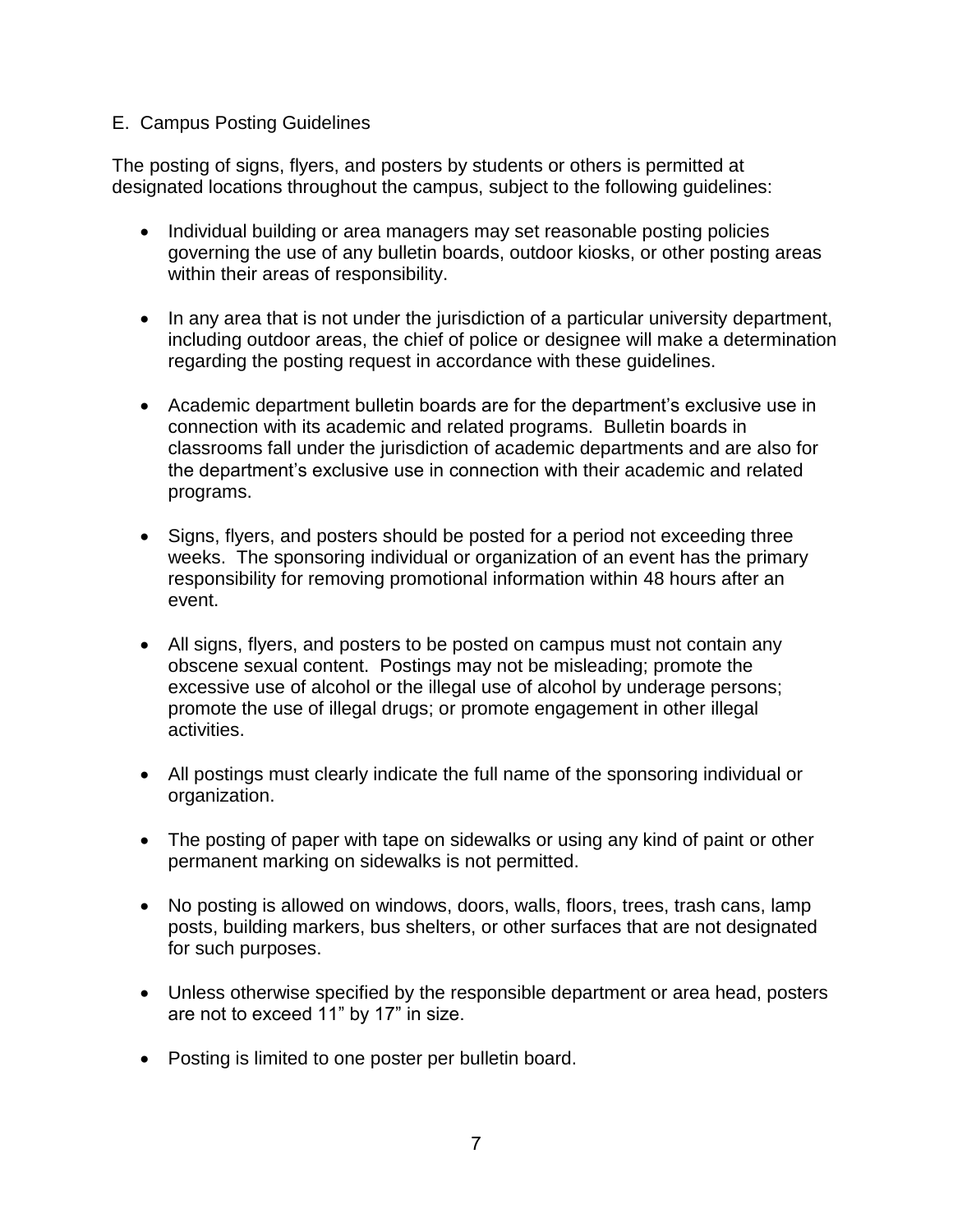- Lawn signs may be permitted in traditional or designated public forums for special events or occasions where appropriate, depending on the size of the sign and whether any physical damage to campus grounds will occur as a result of the use of the sign. Requests will be considered by the chief of police or designee in consultation with the director of physical plant. The permissible content of the sign is governed by other portions of this policy.
- Banners are allowed in some locations, but must be approved by an appropriate building or area manager or, in an area not under the supervision of a building or area manager, the chief of police or designee. In outdoor locations, special care must be taken not to damage or injure trees.
- The university reserves the right to remove any sign, poster, flyer, or banner which does not comply with any provision of these guidelines.
- Bulletin boards and similar amenities within a residence hall are available only for use by university officials and students who are residents of the residence hall. Posting in residence halls must be approved in advance by the director of residence life and housing, who will act on the request according to these guidelines and the provisions of any policy applicable to residence halls in general, or any specific residence hall in particular. Door-to-door distribution or posting of printed material is not allowed.

#### F. Enforcement of Policy

This policy will be enforced by officers the Bridgewater State University Police Department or other university staff members according to their particular areas of responsibility.

#### G. Violations of Policy

Campus community members who engage in activities in violation of this policy may be subject to administrative disciplinary action. Non-affiliated persons may be subject to relocation or removal from campus. Any participant in disruptive or otherwise illegal activity may face criminal charges and the payment of damages, etc.

#### H. Appeal

Any person who believes that his or her rights as stated in this policy have been violated may file a complaint with the chief of police. In the event that a decision made personally by the chief of police is at issue, appeal may be made through the chief of police to the executive vice president of the university, whose determination shall be final.

*rev. 2/5/12*